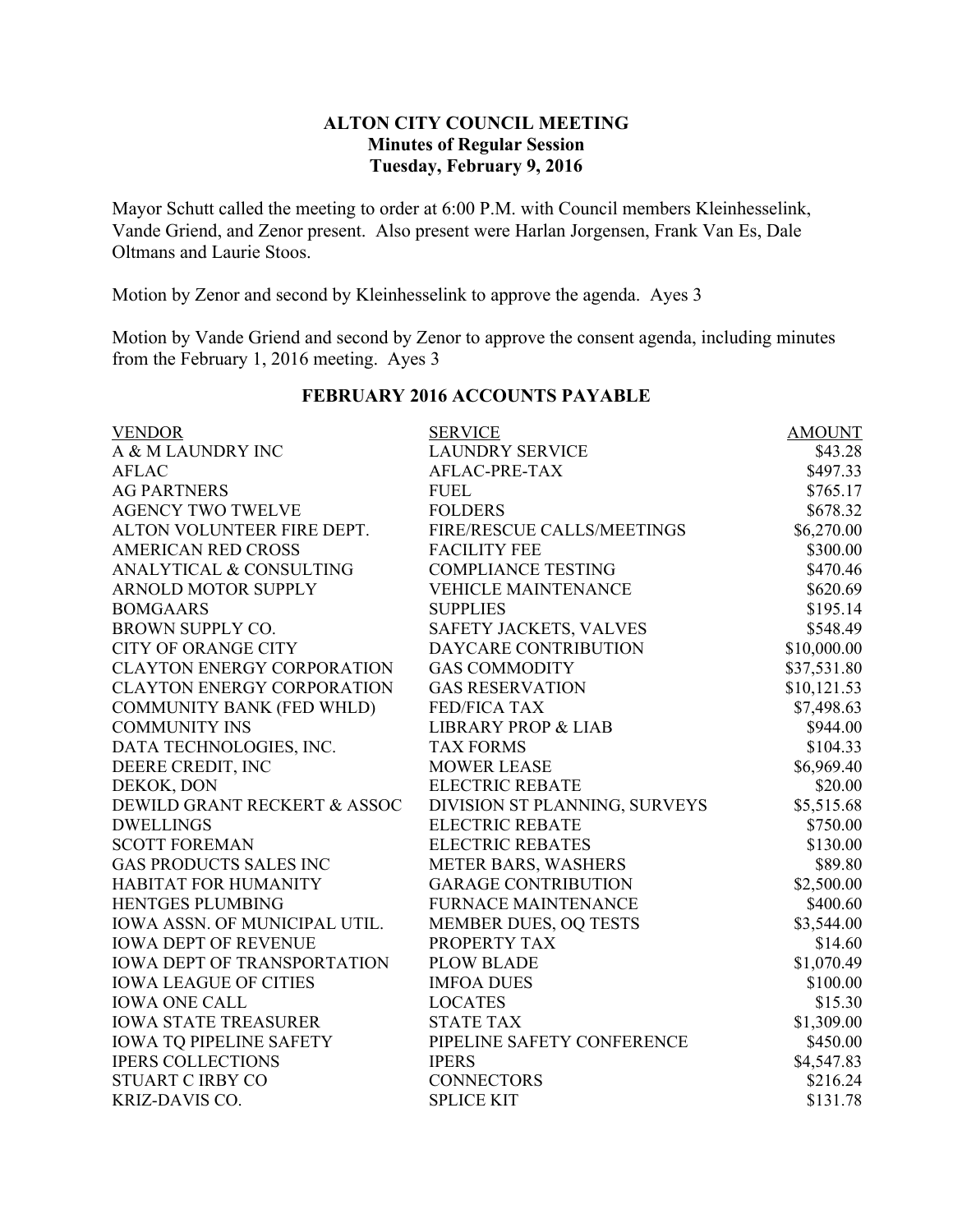| L & M ENTERPRISES                | SHIRTS, LOGOS                      | \$294.53    |
|----------------------------------|------------------------------------|-------------|
| METERING & TECHNOLOGY SOL        | <b>GAS ERTS</b>                    | \$6,083.01  |
| <b>MID AMERICAN</b>              | <b>LIGHTS</b>                      | \$168.46    |
| MIKES WELDING & REPAIR           | REPAIRS LEAF VAC, SUPPLIES         | \$923.70    |
| MISSOURI RIVER ENERGY SERVICES   | <b>ELECTRIC</b>                    | \$72,642.89 |
| MOORE MEDICAL LLC                | <b>AMBULANCE SUPPLIES</b>          | \$31.70     |
| MUNICIPAL UTIL-BILLS             | <b>UTILITIES</b>                   | \$2,294.19  |
| <b>NEAL CHASE LUMBER CO</b>      | SUPPLIES, POSTAGE, SHELVING        | \$1,070.35  |
| NOTEBOOM ELECTRIC                | <b>SUPPLIES</b>                    | \$202.62    |
| ONE OFFICE SOLUTION              | TABLE/CHAIR RACKS, OFFICE SUPPLIES | \$876.74    |
| ORANGE CITY HEALTH SYSTEM        | <b>DRUG TESTS</b>                  | \$28.50     |
| ORANGE CITY SANITATION           | <b>GARBAGE HAULING</b>             | \$6,222.90  |
| <b>PAYROLL</b>                   | PAYROLL CHECKS ON 1/29/2016        | \$23,710.20 |
| SIOUX GOLF & COUNTRY CLUB        | PROPERTY PURCHASE                  | \$1.00      |
| <b>SIOUXLAND PRESS</b>           | <b>PUBLICATIONS</b>                | \$20.80     |
| <b>STEVE CRAIG/SLC POOL CONS</b> | <b>CPO TRAINING</b>                | \$270.00    |
| <b>TREASURER STATE OF IOWA</b>   | <b>SALES TAX</b>                   | \$4,519.78  |
| <b>US CELLULAR</b>               | <b>CELL PHONES</b>                 | \$313.44    |
| <b>U. S. POSTMASTER</b>          | <b>POSTAGE</b>                     | \$500.00    |
| UNITYPOINT CLINIC-OCC MED        | MEMBERSHIP DUES, DRUG TESTS        | \$87.00     |
| UTILITY EQUIPMENT CO.            | <b>LOW LEAD CORP</b>               | \$613.34    |
| VAN MAANEN'S RADIO SHACK         | <b>COMPUTER SERVICE</b>            | \$225.25    |
| VAN WERT INC.                    | <b>METERS</b>                      | \$786.45    |
| <b>QUINTIN VAN-ES</b>            | <b>ANNUAL ZONING FEES</b>          | \$962.50    |
| <b>VISA</b>                      | SNOW BLADES, SUPPLIES, TRAVEL      | \$1,802.49  |
| <b>WELLMARK</b>                  | <b>GROUP INSURANCE</b>             | \$7,189.12  |
| <b>WEST IOWA TELEPHONE</b>       | TELEPHONE, FAX, INTERNET           | \$569.14    |
| WILLIAMS & CO                    | <b>AUDIT</b>                       | \$3,900.00  |
|                                  |                                    |             |

TOTAL ACCOUNTS PAYABLE CHECKS **\$240,673.99**

**FIRE DEPARTMENT:** Fire Chief Frank Van Es informed the Council that after 40 years on the Fire Department he will be retiring March 7, 2016. The Department is in the process of writing new by-laws and has elected Quintin Van Es as the next Fire Chief. Van Es thanked the council for all of the support they have provided the Department over the years.

**COUNCIL VACANCY:** The Council discussed appointing Harlan Jorgensen to fill the Councilman vacancy.

**RESOLUTION 16-9 "A RESOLUTION TO FILL A VACANCY BY APPOINTMENT**  FOR THE ELECTIVE OFFICE OF COUNCILMAN" was introduced and moved for adoption by Council Member Kleinhesselink. Vande Griend seconded the motion to adopt.

On roll call vote: Ayes: Kleinhesselink, Vande Griend, Zenor Nays: None Absent: Bengard

Whereupon the Mayor declared the Resolution duly adopted.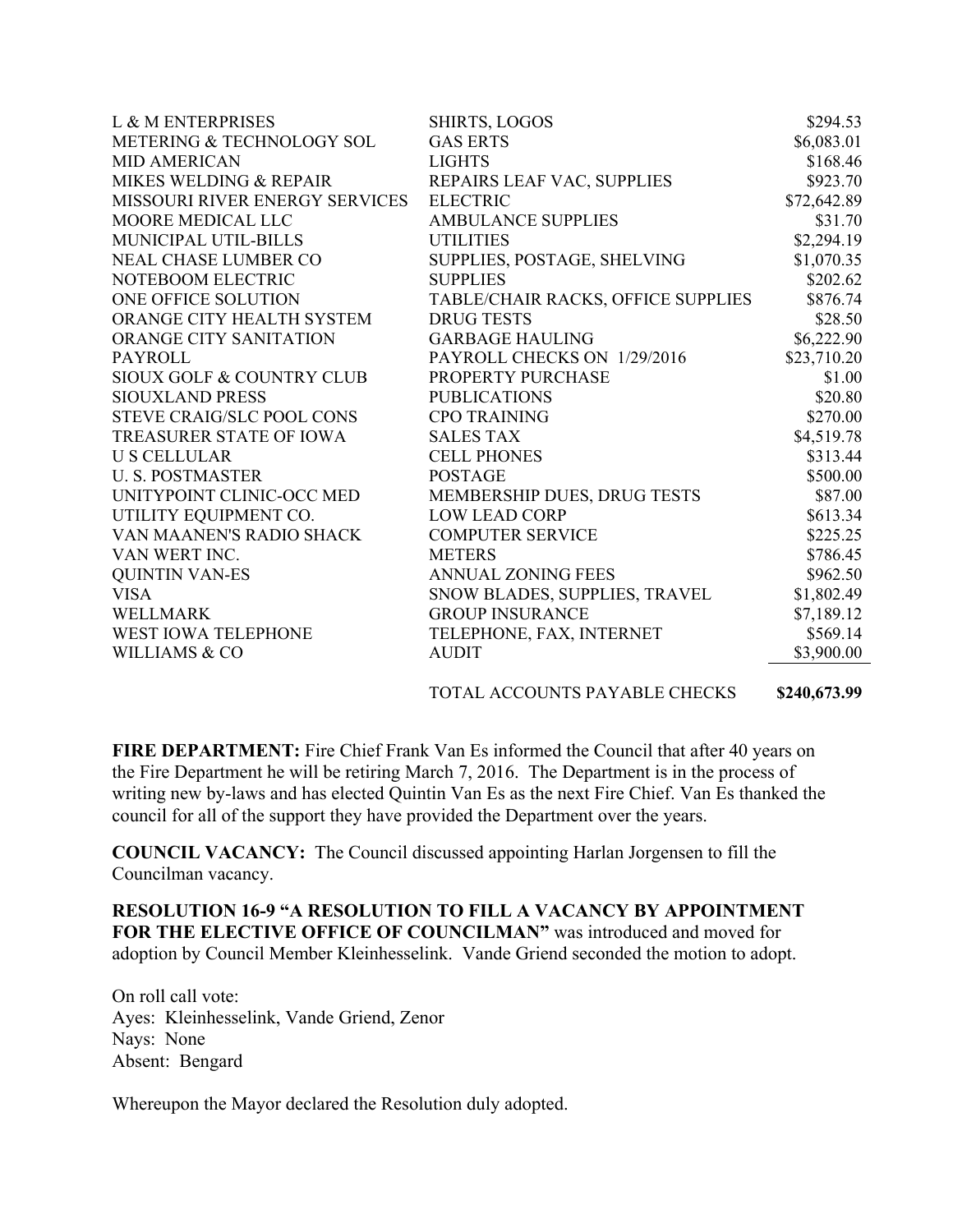**LIQUOR LICENSE:** Sioux Golf & Country Club submitted a request for renewal of their liquor license with outdoor service and Sunday sales.

Motion by Kleinhesselink and second by Zenor to approve the liquor license with outdoor service and Sunday sales for Sioux Golf & Country Club. Ayes 3

10<sup>th</sup> St Pub submitted a request for renewal of their liquor license with outdoor service.

Motion by Zenor and second by Kleinhesselink to approve the liquor license with outdoor service for  $10^{th}$  St Pub. Ayes 5

**SIOUX GOLF & COUNTRY CLUB:** Oltmans presented the Council with an amended lease agreement between the City and Sioux Golf & Country Club.

Motion by Zenor and second by Kleinhesselink to approve the amended lease agreement with Sioux Golf & Country Club. Ayes 3

**LIBRARY SHARING:** Oltmans informed the Council that he was contacted by the Carl Kellen, Mayor of Granville in regards to naming Alton Public Library as the City of Granville's official library and the possibility of signing a 28E Agreement.

**TOWER LEASE:** Oltmans has been contacted by SBA, who leases land from the City for a cell tower. SBA is interested in extending the lease. The Council has instructed staff to negotiate terms and present to Council.

# **BUDGET:**

**RESOLUTION 16-10 "A RESOLUTION OF THE CITY COUNCIL OF ALTON, IOWA SETTING TIME AND PLACE FOR A PUBLIC HEARING FOR THE PURPOSE OF RECEIVING WRITTEN AND ORAL COMMENTS ON THE CITY'S PROPOSED FISCAL YEAR 2016-2017 BUDGET"** " was introduced and moved for adoption by Council Member Zenor. Vande Griend seconded the motion to adopt.

On roll call vote: Ayes: Kleinhesselink, Vande Griend, Zenor Nays: None Absent: Bengard

Whereupon the Mayor declared the Resolution duly adopted.

Jorgensen left the meeting at 7:10 PM.

Oltmans reviewed the preliminary budget with the Council.

Motion by Zenor and second by Vande Griend to approve the preliminary budget. Ayes 3

**BOARDS & COMMITTEES:** Mayor Schutt appointed Jorgensen to the Finance, Water/Sewer, and Electric/Gas Committees.